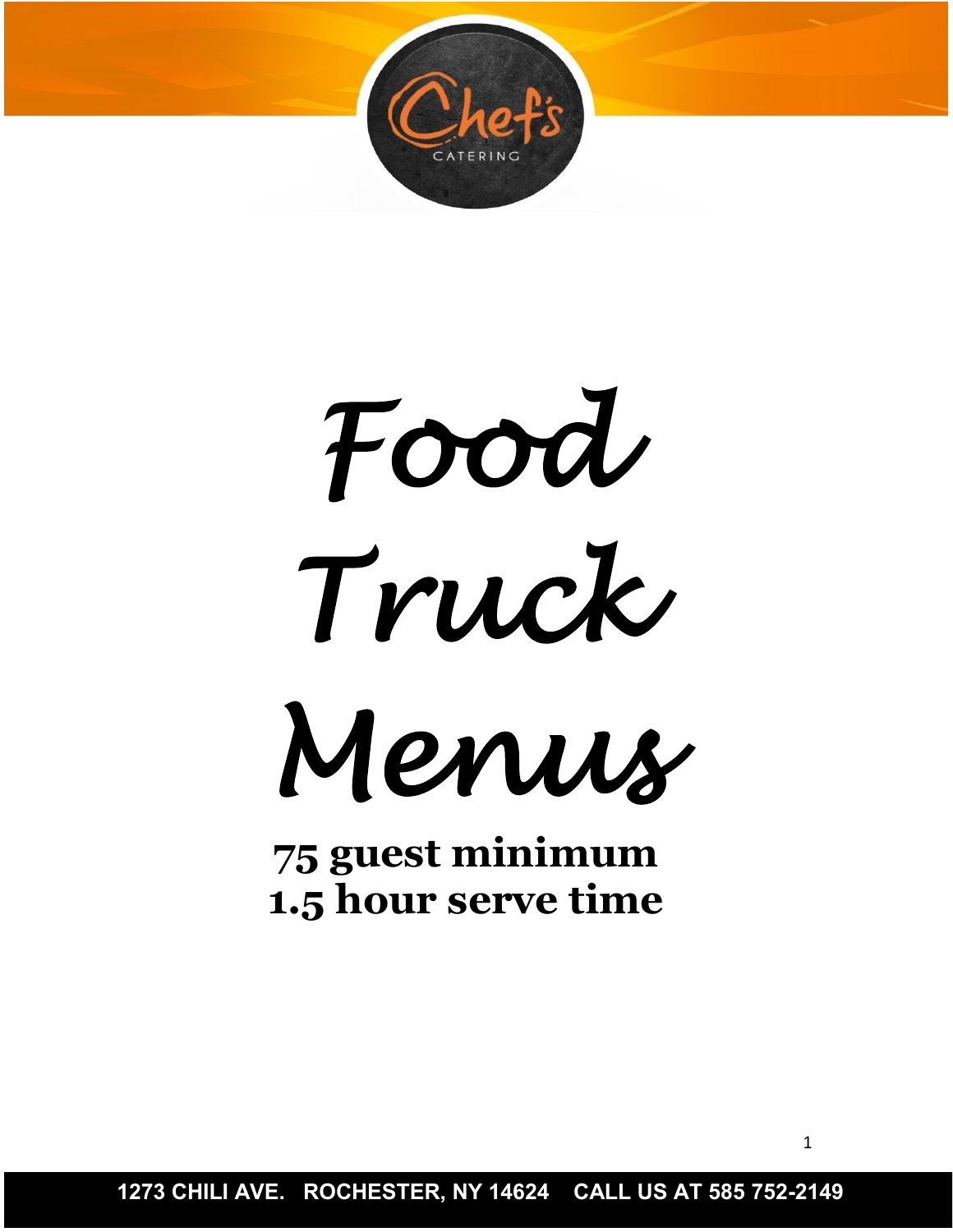

## **Slider/Plate Menu**

\$20.95 pp

**BBQ Pulled Pork Slider**

Carolina style BBQ w/ Apple Slaw

#### **Chicken Avocado Slider**

grilled marinated chicken w/ fresh avocado spread, pico de gallo, bacon, cotija cheese & chipotle aioli

#### **Chef's Burger Slider**

burger w/ meat hot sauce, pickle and American cheese

#### **Black Bean & Corn Fritter Slider**

w/ avocado spread, cotija cheese, pico de gallo & chipotle aioli

#### **Chef's Trash Plate**

any two slider options all over mac salad & fries/kettle chips

## **Chef's Chipotle Kettle Chips**

**Fries**

# **BBQ Menu**

\$20.95 pp

Honey Glazed Corn Bread w/ each meal

**BBQ Chicken** drum, thigh, or breast (grilled and smoked)

**BBQ Pulled Pork** braised slow, memphis style

#### **Apple Cabbage Slaw**

**Waffle Fries**

**Italian Menu** \$20.95 pp

**Eggplant Parmesan Fritter Sliders** topped w/ mozzarella & marinara

**Chicken Parmesan Sliders** topped w/ mozzarella & marinara

**Meatball Sliders** topped w/ mozzarella & marinara

**Bruschetta Pasta**

#### **Italian Grilled Vegetable Salad**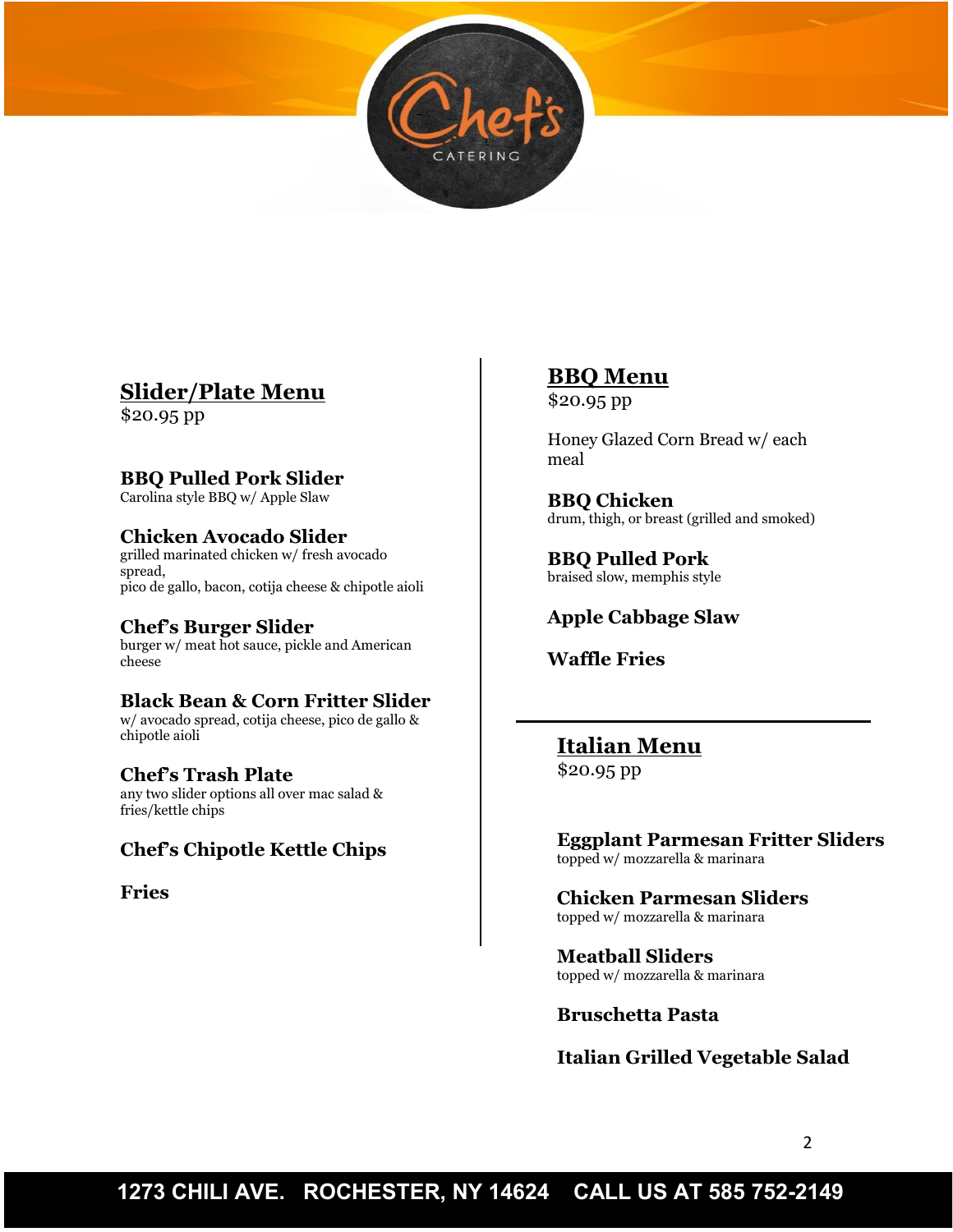# **Healthy Menu**

\$20.95 pp

#### **Chicken Avocado Sliders**

bacon, pico de gallo, cotija cheese, avocado, chipotle aioli

#### **Paleo Plate**

grilled chicken, avocado, pico de gallo, chipotle aioli served over mixed greens

**Braised Pork Sliders** apple cabbage slaw, BBQ sauce

**Seasonal Fresh Salad** mesclun, vegetables and balsamic vinaigrette

### **Seasonal Fresh Fruit**

# **Upscale Menu**

\$26.95 pp

**Fish Tacos** pico de gallo, avocado, chipotle aioli

**Pork Belly Tacos** sweet soy, pickled veg & siracha

**Black and Blue Salad Plate** beef tenderloin, grilled baguette, onion jam, mesclun & arugula blend

**Caprese Skewers** w/ white balsamic

## **Five Bean Grilled Vegetable Salad**

## **Mexican Menu**

Choose 2 meats, 2 sides \$20.95 pp

**Pulled Chicken Breast** seasoned w/ pico de gallo

**Slow Braised Pulled Pork** cilantro, lime, tomato

**Steak Carnitas** sweet Peppers & Caramelized Onions

#### **Flour and Corn Tortillas**

**Mexican Rice** southwest seasoning & black beans

#### **Refried Beans**

**Black Bean and Corn Salsa** w/ tortillas chips

#### **fixings:**

lime, sour cream, salsa, pickeled jalapenos, scallions, fresh lettuce, tomatoes, cheddar cheese, avocado

# **1273 CHILI AVE. ROCHESTER, NY 14624 CALL US AT 585 752-2149**